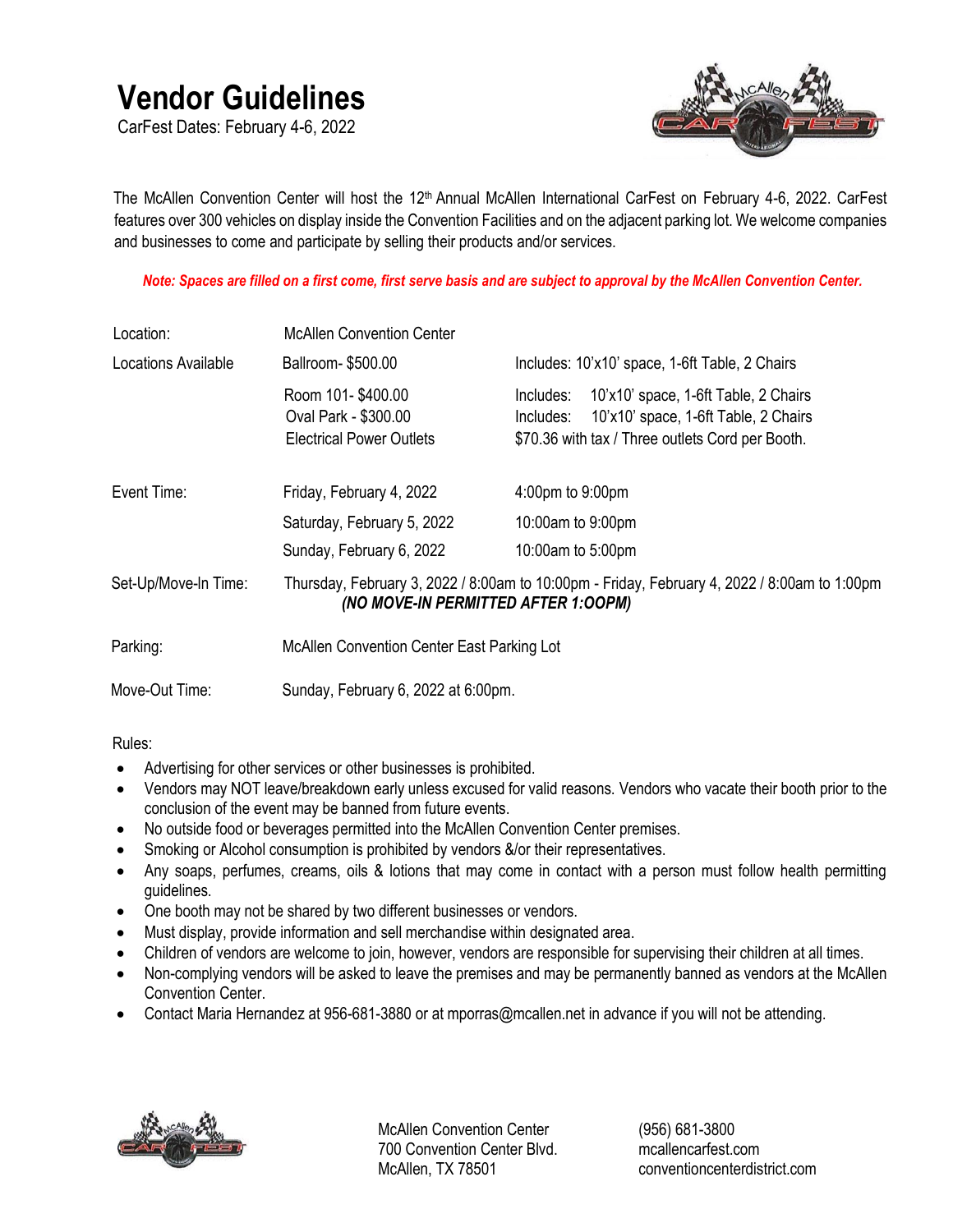## **Vendor Commitment Form**

Application Deadline January 21, 2022 *(Subject to approval by the McAllen Convention Center)*



- o **BALLROOM VENDOR:** \$500.00 per 10'x10' space in the Ballroom with celebrity car displays
- o **ROOM 101- MARKET VENDOR:** \$400.OO per 10'x10' space located in the meeting rooms *(Point-of-purchase merchants ONLY, i.e. merchandise you have on site to sell. Merchandise only, not services.)*
- o **OUTDOOR VENDOR:** includes 10'X10' space, 1-6ft Table, 2 Chairs

| <b>Business Name:</b>              |                                                                                                                                                                                                                                                                  |
|------------------------------------|------------------------------------------------------------------------------------------------------------------------------------------------------------------------------------------------------------------------------------------------------------------|
| Contact Person & Title:            |                                                                                                                                                                                                                                                                  |
| <b>Brief Business Description:</b> | <u> 1989 - John Stein, Amerikaansk politiker (</u>                                                                                                                                                                                                               |
| Address:                           | City, ST, Zip:<br><u> Alexandria (Carlo Carlo Carlo Carlo Carlo Carlo Carlo Carlo Carlo Carlo Carlo Carlo Carlo Carlo Carlo Carlo Ca</u><br><u> 1989 - Andrea Albert III, politik a postal de la provincia de la provincia de la provincia de la provincia d</u> |
| Phone:                             | Mobile:<br><u> The Communication of the Communication of the Communication of the Communication of the Communication of the Communication of the Communication of the Communication of the Communication of the Communication of the Commun</u>                  |
| Email:                             |                                                                                                                                                                                                                                                                  |
| Website:                           |                                                                                                                                                                                                                                                                  |

Description of items to be sold: **(please include photos of all items listed)**

*\* Attach any additional items on a separate page to be turned in with this form.*

| <b>ITEM</b> | <b>DESCRIPTION</b> | <b>PHOTO</b> |
|-------------|--------------------|--------------|
|             |                    |              |
|             |                    |              |
|             |                    |              |
|             |                    |              |
|             |                    |              |
|             |                    |              |
|             |                    |              |
|             |                    |              |
|             |                    |              |
|             |                    |              |
|             |                    |              |
|             |                    |              |
|             |                    |              |
|             |                    |              |
|             |                    |              |
|             |                    |              |
|             |                    |              |
|             |                    |              |
|             |                    |              |
|             |                    |              |
|             |                    |              |
|             |                    |              |
|             |                    |              |